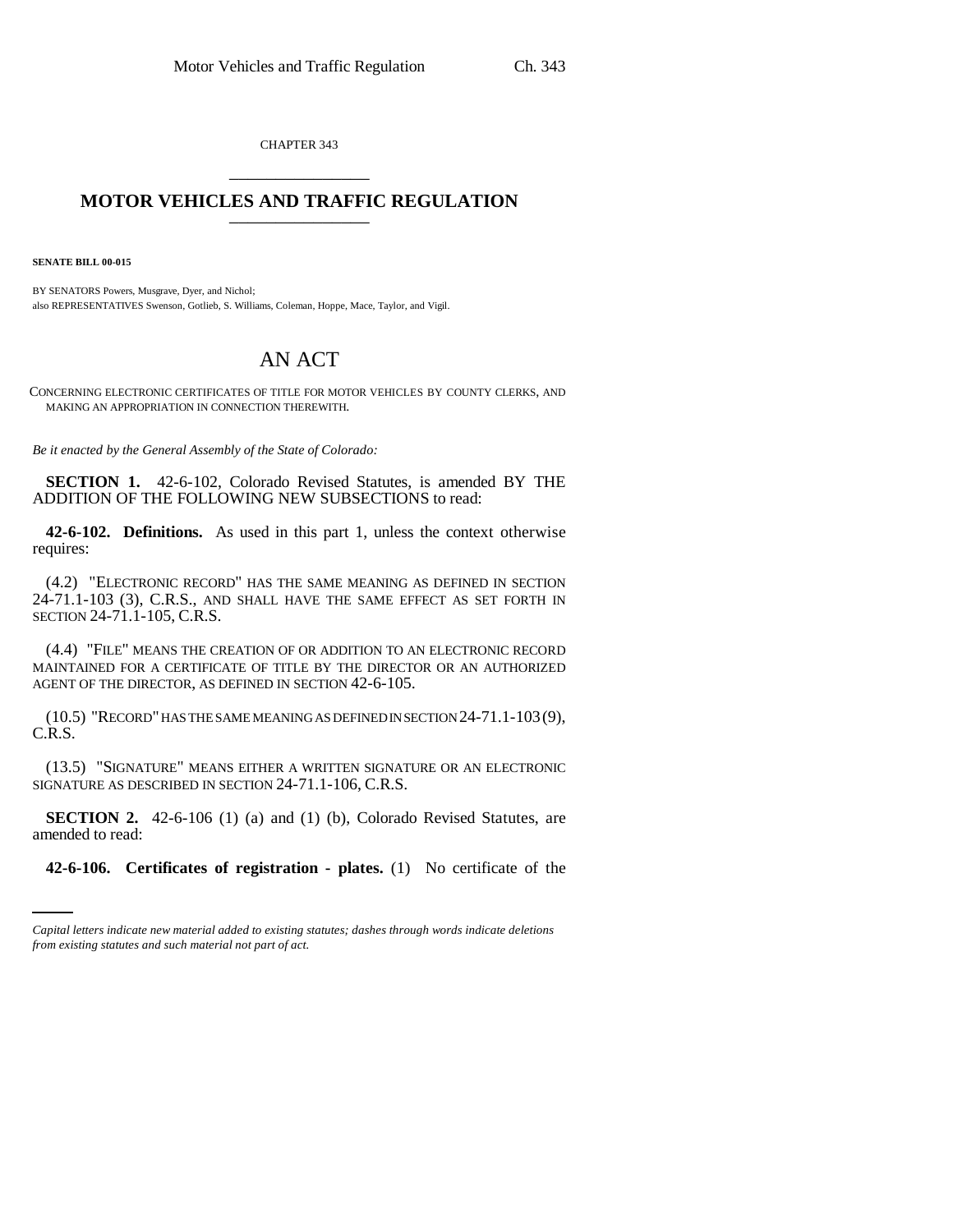registration of any motor vehicle, required by law, or license plates therefor shall be issued by the director or any of the director's authorized agents except in the following cases:

(a) The applicant therefor has procured and exhibits to the director or the director's authorized agent, OR THE DIRECTOR OR THE DIRECTOR'S AUTHORIZED AGENT HAS ON FILE, an official Colorado certificate of title for such vehicle, issued pursuant to the provisions of this part 1, or to a law in force and effect in this state prior to August 1, 1949, in which it appears that the applicant is the owner of the vehicle sought to be registered and licensed.

(b) The applicant submits evidence to the director or the director's authorized agent which THAT satisfies such officer or agent that an official Colorado certificate of title to such motor vehicle has been issued OR IS ON FILE pursuant to the provisions of this part 1 or to a law in force and effect prior to August 1, 1949, from which it appears that the applicant is the owner of the vehicle sought to be registered and licensed. ANY EVIDENCE SUBMITTED TO THE DIRECTOR OR THE DIRECTOR'S AUTHORIZED AGENT MAY BE MAINTAINED IN A PAPER OR ELECTRONIC VERSION.

**SECTION 3.** 42-6-107 (1) (a) and (2), Colorado Revised Statutes, are amended to read:

**42-6-107. Certificates of title - contents.** (1) (a) All certificates of title to motor vehicles issued under the provisions of this part 1 shall be subscribed by the director or other authorized officer or employee, to which shall be affixed the seal of the department. Such certificate shall be mailed to the applicant, except as provided in section 42-6-124, and information of the facts therein appearing and concerning the issuance thereof shall be retained by the director and appropriately indexed and filed in the director's office. The certificate shall be in such form as the director may prescribe and shall contain, SUCH CERTIFICATES MAY BE ELECTRONIC RECORDS PURSUANT TO RULES ADOPTED BY THE DIRECTOR AND, in addition to other information which THAT the director may by rule or regulation from time to time require SHALL CONTAIN the make and model of the motor vehicle for which said THE certificate is issued, the date on which said vehicle therein described was first sold by the manufacturer or dealer to the initial user thereof OR THE RECORD IS CREATED, where such information is available, together with the motor and serial number thereof OF THE VEHICLE, if any, and a description of such other marks or symbols as may be placed upon the vehicle by the VEHICLE manufacturer thereof for identification purposes.

(2) The ELECTRONIC RECORD OF THE certificate OR THE PAPER VERSION OF THE CERTIFICATE shall also have noted, thereon, in a place to be provided therefor, a description of every lien and encumbrance to which the motor vehicle is subject, as appears in the application for the certificate of title or as is noted and shown to be unreleased upon any certificate of title issued after August 1, 1949, for such vehicle, including the date of such lien or encumbrance, the original amount secured thereby BY THE VEHICLE, the person named as lienee or encumbrancee therein IN THE LIEN OR ENCUMBRANCE, and the county in which the same LIEN OR ENCUMBRANCE appears of record, if it is of public record. The certificates AND ELECTRONIC RECORDS shall be numbered consecutively by counties, beginning with number one. The certificate of title FILED WITH THE DIRECTOR'S AUTHORIZED AGENT shall be prima facie evidence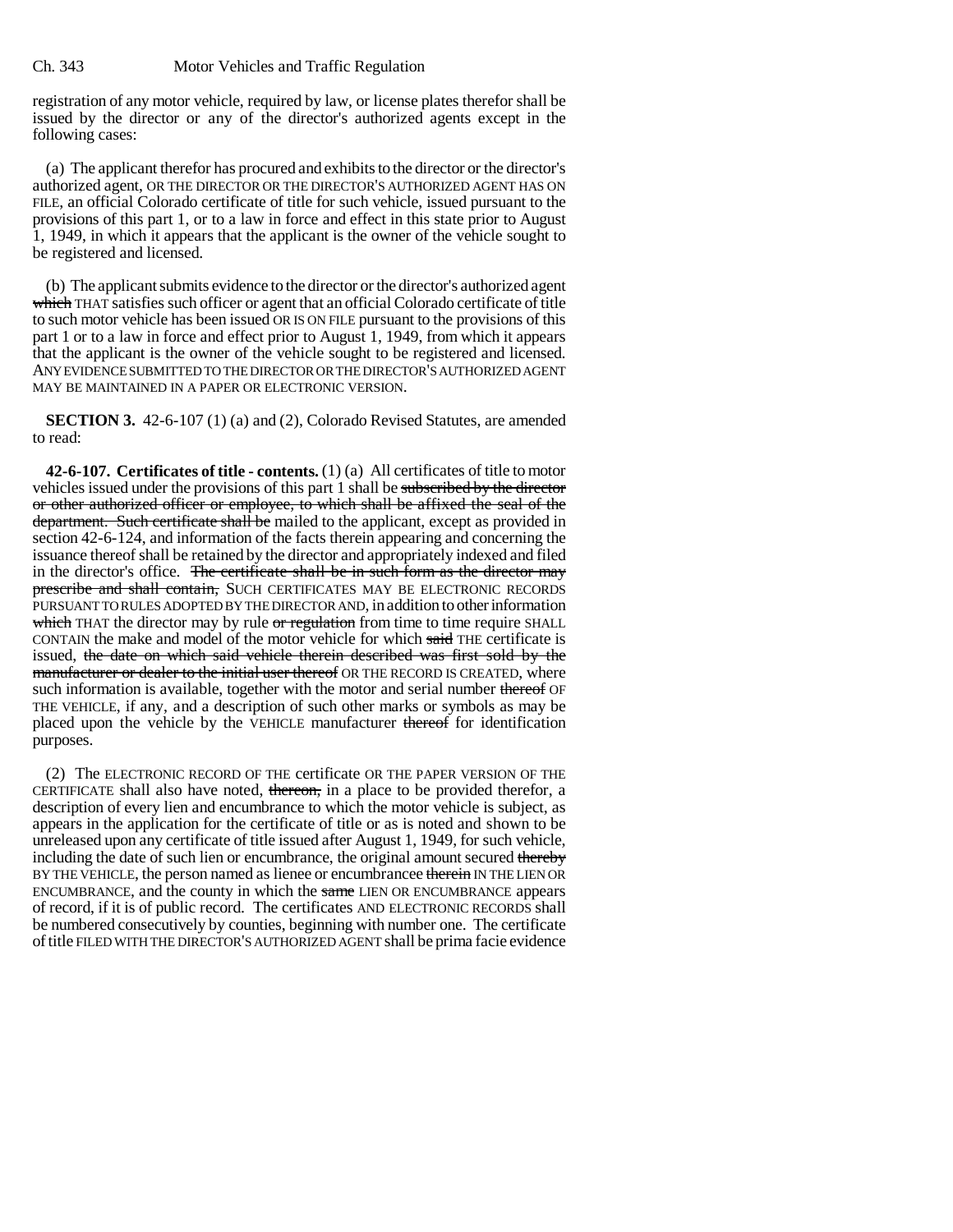of all of the matters therein contained IN THE RECORD and that the person in whose name said certificate is registered is the lawful owner of the vehicle therein described IN THE RECORD. Except as provided in section 42-6-118, said certificate shall remain in force and effect from and after the issuance FILING thereof until such time as the vehicle therein described IN THE RECORD is sold or the title thereto TO THE VEHICLE IS otherwise transferred.

**SECTION 4.** 42-6-109, Colorado Revised Statutes, is amended to read:

**42-6-109. Sale or transfer of vehicle.** (1) Except as provided in section 42-6-113, no person shall sell or otherwise transfer a motor vehicle to a purchaser or transferee without delivering to such purchaser or transferee the A certificate of title to such vehicle, WHICH CERTIFICATE MAY BE ELECTRONIC, duly transferred in the manner prescribed in section 42-6-110, and no purchaser or transferee shall acquire any right, title, or interest in and to a motor vehicle purchased by such purchaser or transferee unless and until he or she obtains from the transferor the certificate of title thereto, duly transferred to him or to her in accordance with the provisions of this part 1. A LIENHOLDER MAY REQUEST EITHER A PAPER OR ELECTRONIC VERSION OF A CERTIFICATE OF TITLE.

(2) A PAPER COPY OF A CERTIFICATE OF TITLE SHALL BE NECESSARY FOR ANY TRANSACTION IN WHICH:

(a) EITHER PARTY TO THE TRANSACTION IS LOCATED OUTSIDE COLORADO; OR

(b) THE PURCHASER PAYS FOR ANY MOTOR VEHICLE WITH CASH ONLY.

**SECTION 5.** 42-6-110 (1), Colorado Revised Statutes, is amended to read:

**42-6-110. Certificate of title - transfer.** (1) Upon the sale or transfer of a motor vehicle for which a certificate of title has been issued OR FILED, the person in whose name said certificate of title is registered, if such person is other than a dealer, shall, in person or by such person's authorized agent or attorney, execute a formal transfer of the vehicle described in the certificate, which transfer shall be affirmed by a statement signed by the person in whose name said certificate of title is registered or by such person's authorized agent or attorney and shall contain or be accompanied by a written declaration that it is made under the penalties of perjury in the second degree, as defined in section 18-8-503, C.R.S. The purchaser or transferee, within forty-five days thereafter, shall present such certificate, duly transferred, together with an application for a new certificate of title to the director or one of the director's authorized agents, accompanied by the fee required in section 42-6-137 to be paid for the issuance FILING of a new certificate of title; whereupon, a new certificate of title shall be issued FILED and disposition thereof made as required in this part 1.

**SECTION 6.** 42-6-111 (1) and (3) (a), Colorado Revised Statutes, are amended to read:

**42-6-111. Sale to dealers - certificate need not issue.** (1) Upon the sale or transfer to a dealer of a motor vehicle for which a Colorado certificate of title has been issued, formal transfer and delivery FILING of the certificate of title thereto TO THE MOTOR VEHICLE shall be made as in other cases; except that, so long as the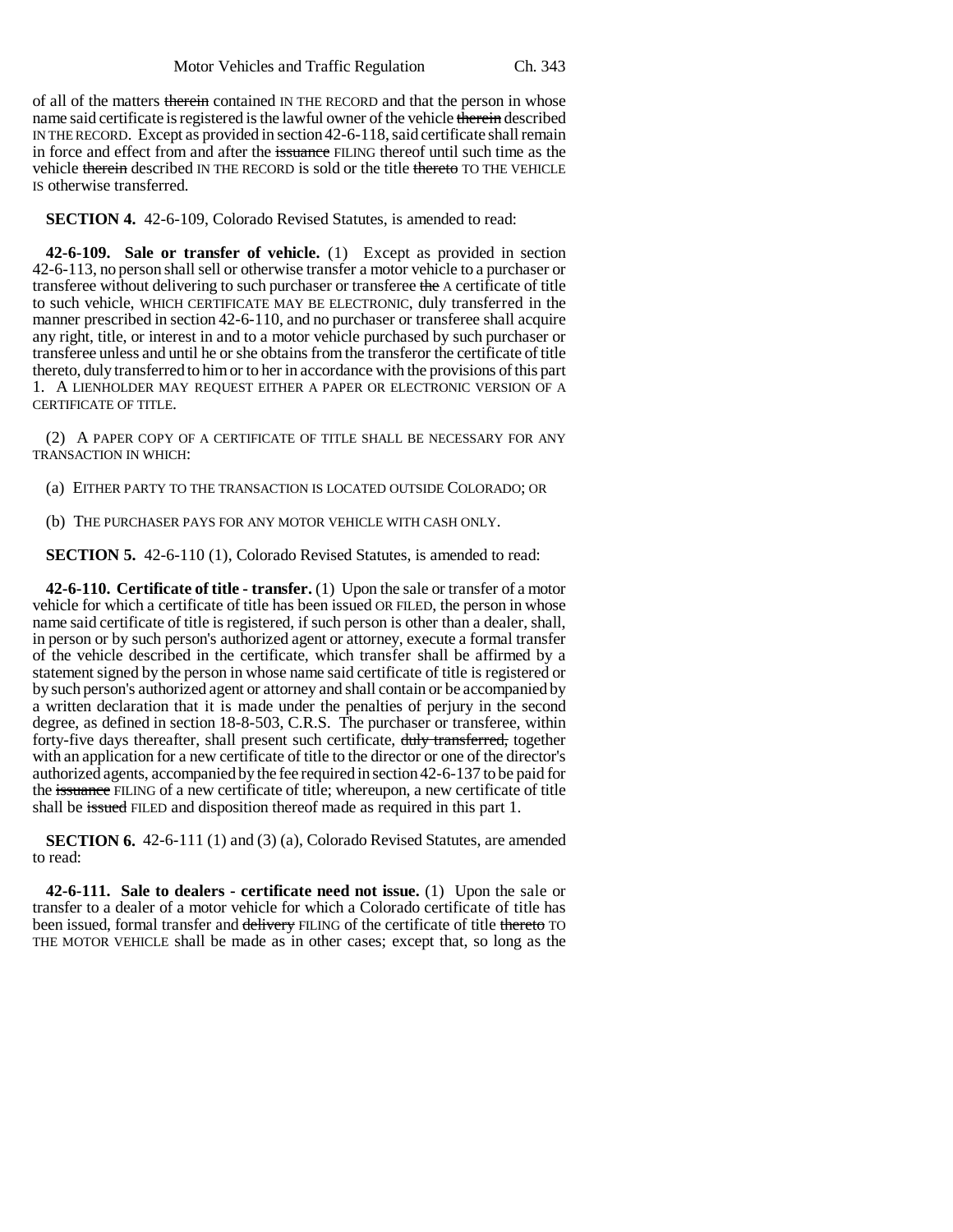vehicle so sold or transferred remains in the dealer's possession and at the dealer's place of business for sale and for no other purpose, such dealer shall not be required to procure the issuance OR FILING of a new certificate of title thereto as is otherwise required in this part 1.

(3) (a) A wholesale motor vehicle auction dealer who does not buy, sell, or own the motor vehicles transferred at auction shall disclose the identity of the wholesale motor vehicle auction dealer, the date of the auction, and the license number of the auction upon the certificate of title or upon ON a form and in a manner provided by the executive director. A wholesale motor vehicle auction dealer does not become an owner by reason of such disclosure nor as a result solely of the guarantee of title, guarantee of payment, or reservation of a security interest.

**SECTION 7.** 42-6-113, Colorado Revised Statutes, is amended to read:

**42-6-113. New vehicles - bill of sale - certificate of title.** Upon the sale or transfer by a dealer of a new motor vehicle, such dealer shall, upon the delivery thereof, make, execute, and deliver unto the purchaser or transferee a good and sufficient bill of sale therefor, together with the manufacturer's certificate of origin. Said bill of sale shall be affirmed by a statement signed by such dealer, shall contain or be accompanied by a written declaration that it is made under the penalties of perjury in the second degree, as defined in section 18-8-503, C.R.S., shall be in such form as the director may prescribe, and shall contain, in addition to other information which THAT the director may by rule or regulation from time to time require, the make and model of the motor vehicle so sold or transferred, the identification number placed upon the vehicle by the manufacturer for identification purposes, the manufacturer's suggested retail price, and the date of the sale or transfer thereof, together with a description of any mortgage thereon ON THE VEHICLE given to secure the purchase price or any part thereof. Upon presentation of such a bill of sale to the director or one of the director's authorized agents, a new certificate of title for the vehicle therein described IN THE BILL OF SALE shall be issued FILED and disposition thereof made as in other cases. The transfer of a motor vehicle which THAT has been used by a dealer for the purpose of demonstration to prospective customers, if such motor vehicle is a new vehicle as defined in section 42-6-102 (8), shall be made in accordance with the provisions of this section.

**SECTION 8.** 42-6-114, Colorado Revised Statutes, is amended to read:

**42-6-114. Transfers by bequest, descent, law.** Upon the transfer of ownership of a motor vehicle by a bequest contained in the will or a written statement or a list as described in section 15-11-513, C.R.S., of the person in whose name the certificate of title is registered, or upon the descent and distribution upon the death intestate of the owner of such vehicle, or upon the transfer by operation of law, as in proceedings in bankruptcy, insolvency, replevin, attachment, execution, or other judicial sale, or whenever such vehicle is sold to satisfy storage or repair charges or repossession is had upon default in the performance of the terms of any mortgage, the director or  $\theta$ THE DIRECTOR'S authorized agent, upon the surrender of the certificate of title, if the same is available, or upon presentation of such proof of ownership of such vehicle as the director may reasonably require, OR UPON PRESENTATION OF AN APPLICABLE COURT ORDER, and upon presentation of an application for a certificate of title, as required in section  $42-6-116$ , a new certificate of title may issue to BE FILED ON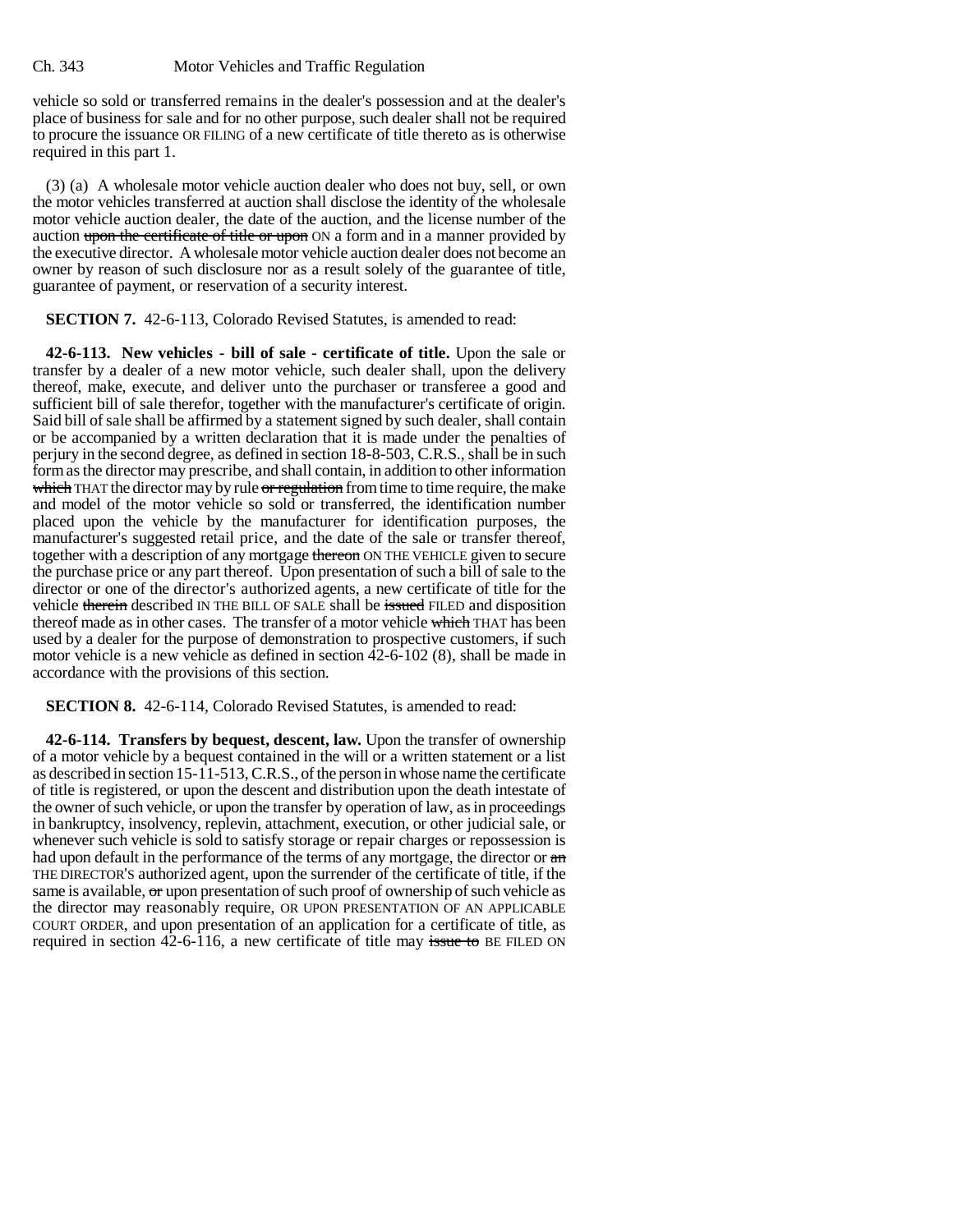BEHALF OF the person shown by such evidence to be entitled thereto, and disposition shall be made as in other cases.

**SECTION 9.** 42-6-115, Colorado Revised Statutes, is amended to read:

**42-6-115. Furnishing bond for certificates.** (1) In cases where the applicant for a certificate of title to a motor vehicle is unable to provide the director or the director's authorized agent with a certificate of title thereto, duly transferred to such applicant, a bill of sale therefor, or other evidence of the ownership thereof which THAT satisfies the director of the right of the applicant to have a certificate of title issued to FILED ON BEHALF OF the applicant, as provided in section 42-6-107, a certificate of title for such vehicle may nevertheless, be issued FILED by the director OR THE DIRECTOR'S AUTHORIZED AGENT upon the applicant therefor FOR THE CERTIFICATE OF TITLE furnishing the director OR THE DIRECTOR'S AUTHORIZED AGENT with a statement, in such form as the director may prescribe. There shall appear a recital of the facts and circumstances by which the applicant acquired the ownership and possession of such vehicle, the source of the title thereto TO THE VEHICLE, and such other information as the director may require to enable the director OR THE DIRECTOR'S AUTHORIZED AGENT to determine what liens and OR encumbrances are outstanding against such motor vehicle, if any, the date thereof OF THE LIENS OR ENCUMBRANCES, the amount secured thereby BY THE VEHICLE, where said liens or encumbrances are of public record, if they are of public record, and the right of the applicant to have a certificate of title issued to FILED ON BEHALF OF the applicant. The statement shall contain or be accompanied by a written declaration that it is made under the penalties of perjury in the second degree, as defined in section 18-8-503, C.R.S., and shall accompany the formal application for the certificate as required in section 42-6-116. ANY EVIDENCE SUBMITTED TO AND MAINTAINED BY THE DIRECTOR OR THE DIRECTOR'S AUTHORIZED AGENT MAY BE MAINTAINED IN A PAPER OR ELECTRONIC VERSION.

(2) If, from the affidavit of the applicant and such other evidence as may be submitted to the director OR THE DIRECTOR'S AUTHORIZED AGENT, he or she finds that the applicant is the same person to whom a certificate of title for said vehicle has previously been issued OR FILED and to whom a license was issued for the year during which the application for such certificate of title is made and that a certificate of title should be issued to FILED ON BEHALF OF the applicant, such certificate may be issued FILED, in which event disposition thereof OF SUCH CERTIFICATE shall be made as in other cases. No certificate of title shall be issued FILED as provided in this section unless and until the applicant furnishes evidence of a savings account, deposit, or certificate of deposit meeting the requirements of section 11-35-101, C.R.S., or a good and sufficient bond with a corporate surety, to the people of the state, in an amount to be fixed by the director, not less than twice the reasonable value of the vehicle for which the certificate is issued FILED, determined as of the time application for the certificate is made, conditioned that the applicant and the applicant's surety shall hold harmless any person who suffers any loss or damage by reason of the issuance FILING thereof. If any person suffers any loss or damage by reason of the issuance FILING of the certificate of title as provided in this section, such person shall have a right of action against the applicant and the surety on the applicant's bond against either of whom the person damaged may proceed independently of the other.

**SECTION 10.** 42-6-116, Colorado Revised Statutes, is amended to read: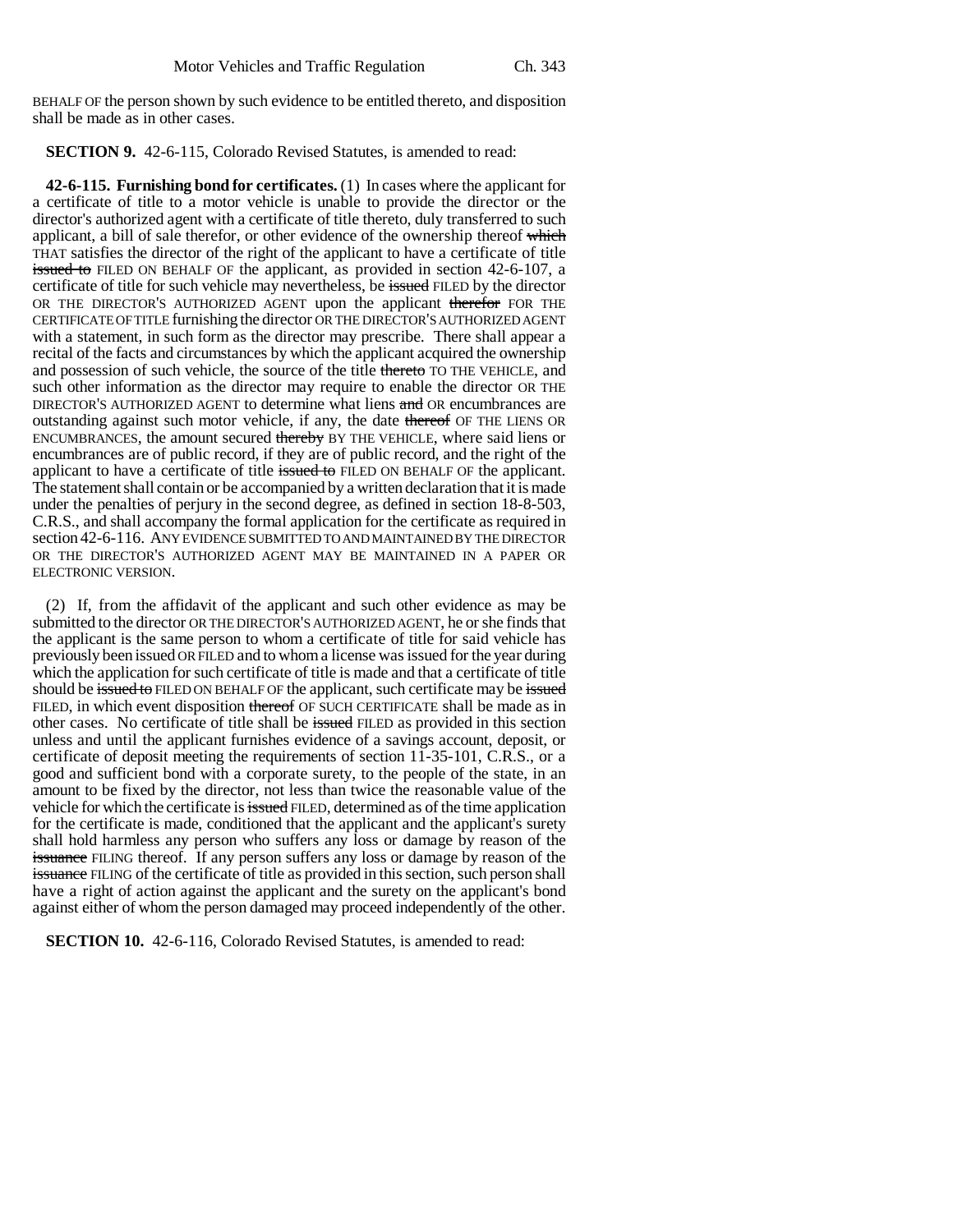**42-6-116. Applications for filing of certificates of title.** In any case under the provisions of this part 1 wherein a person who desires or who is entitled to a FILING OF A certificate of title to a motor vehicle is required to make formal application to the director OR THE DIRECTOR'S AUTHORIZED AGENT therefor, such applicant shall make application upon a form provided by the director in which appears a description of the motor vehicle including the make and model, thereof, the manufacturer's number, the motor number, the date on which said motor vehicle was first sold by the dealer or manufacturer thereof OF THE MOTOR VEHICLE to the initial user thereof OF THE MOTOR VEHICLE, and a description of any other distinguishing mark, number, or symbol placed on said vehicle by the VEHICLE manufacturer thereof for identification purposes, as may by rule or regulation be required by the director. Such application shall also show the name and correct address of the owner determined pursuant to section 42-6-139 and the applicant's source of title and shall include a description of all known mortgages and liens upon said motor vehicle, each including the name of the legal holder thereof, the amount originally secured, the amount outstanding on the obligation secured at the time such application is made, and the name of the county, city or AND county, and state in which such mortgage or lien instrument is recorded or filed. Such application shall be verified by a statement signed by the applicant and shall contain or be accompanied by a written declaration that it is made under the penalties of perjury in the second degree, as defined in section 18-8-503, C.R.S.

**SECTION 11.** 42-6-117, Colorado Revised Statutes, is amended to read:

**42-6-117. Filing of certificate.** (1) The director OR THE DIRECTOR'S AUTHORIZED AGENT shall use reasonable diligence in ascertaining whether the facts stated in any application and the facts contained in other documents submitted to the director OR THE DIRECTOR'S AUTHORIZED AGENT with said application are true and, in appropriate cases, may require the applicant to furnish other and additional information regarding ownership of the vehicle and the right to have issued to FILED ON BEHALF OF the applicant a certificate of title therefor FOR THE VEHICLE. The director OR THE DIRECTOR'S AUTHORIZED AGENT may refuse to issue FILE a certificate of title to such vehicle if from an investigation the director OR THE DIRECTOR'S AUTHORIZED AGENT determines that the applicant is not entitled thereto.

(2) No certificate of title may be issued FILED for a vehicle required to have its vehicle identification number inspected pursuant to section 42-5-202 unless a vehicle identification number inspection form has been transmitted to the director OR THE DIRECTOR'S AUTHORIZED AGENT showing the number recorded from the vehicle or the number assigned to the vehicle pursuant to section 42-5-205.

(3) AT THE REQUEST OF THE TITLE OWNER, LIENHOLDER, OR MORTGAGEE, A PAPER COPY OF A FILED CERTIFICATE OF TITLE MAY BE ISSUED BY THE DIRECTOR OR THE DIRECTOR'S AUTHORIZED AGENT.

**SECTION 12.** 42-6-118, Colorado Revised Statutes, is amended to read:

**42-6-118. Amended certificate.** If the owner of any motor vehicle for which a Colorado certificate of title has been issued OR FILED replaces any part of said motor vehicle on which appears the identification number or symbol described in the certificate of title and by which said vehicle is known and identified, by reason whereof such identification number or symbol no longer appears thereon ON THE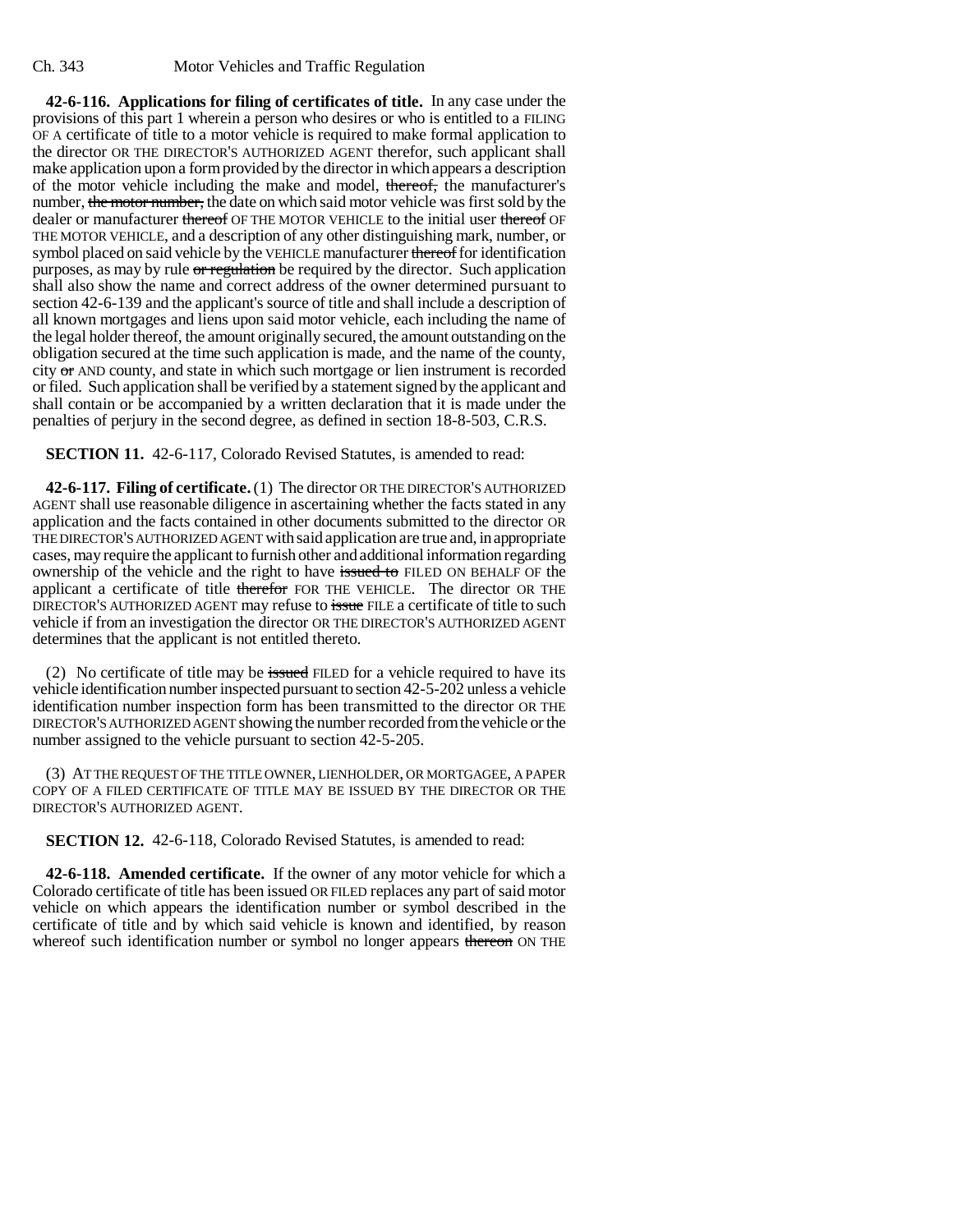MOTOR VEHICLE, or incorporates the part containing the identification number or symbol into a motor vehicle other than the motor vehicle for which the original certificate of title was issued OR FILED, immediately thereafter, such owner shall make application to the director or one of the director's authorized agents for an assigned identification number and an amended FILING OF A certificate of title to such vehicle.

**SECTION 13.** 42-6-119 (1), (2), and (4), Colorado Revised Statutes, are amended to read:

**42-6-119. Certificates for vehicles registered in other states.** (1) Whenever any resident of the state acquires the ownership of any motor vehicle by purchase, gift, or otherwise, for which a certificate of title has been issued under the laws of a state other than the state of Colorado, the person so acquiring such vehicle upon acquiring the same shall make application to the director or the director's authorized agent for THE FILING OF a certificate of title as in other cases.

(2) If any dealer acquires the ownership by any lawful means whatsoever of a motor vehicle, the title to which is registered under the laws of and in a state other than the state of Colorado, such dealer shall not be required to procure FILE a Colorado certificate of title therefor so long as such vehicle remains in the dealer's possession and at the dealer's place of business for sale and for no other purpose.

(4) If the purchaser or transferee of said vehicle completes and includes the vehicle identification number inspection form as part of the application for FILING OF a Colorado certificate of title to such vehicle and accompanies the application with the affidavit required by subsection (3) of this section and the duly endorsed or assigned certificate of title from a state other than Colorado, a Colorado certificate of title therefor may issue BE FILED in the same manner as upon the sale or transfer of a motor vehicle for which a Colorado certificate of title has been issued OR FILED. Upon the issuance FILING by the director OR THE DIRECTOR'S AUTHORIZED AGENT of such certificate of title, the director shall OR THE DIRECTOR'S AUTHORIZED AGENT MAY dispose of the same SUCH CERTIFICATE OF TITLE, AND SAID CERTIFICATE OF TITLE SHALL BE RECORDED as provided in section 42-6-124.

**SECTION 14.** 42-6-120 (1), Colorado Revised Statutes, is amended to read:

**42-6-120. Security interests upon motor vehicles.** (1) Except as provided in this section, the provisions of the "Uniform Commercial Code", title 4, C.R.S., relating to the filing, recording, releasing, renewal, and extension of chattel mortgages, as the term is defined in section 42-6-102 (6), shall not be applicable to motor vehicles. Any mortgage OR REFINANCING OF A MORTGAGE intended by the parties thereto TO THE MORTGAGE OR REFINANCING to encumber or create a lien on a motor vehicle, to be effective as a valid lien against the rights of third persons, purchasers for value without notice, mortgagees, or creditors of the owner, shall be filed for public record and the fact thereof OF FILING noted on the owner's certificate of title or bill of sale substantially in the manner provided in section 42-6-121; and the filing of such mortgage with the DIRECTOR'S authorized agent and the notation by the agent of that fact on IN THE FILING OF the certificate of title or bill of sale substantially in the manner provided in section 42-6-121 shall constitute notice to the world of each and every right of the person secured by such mortgage.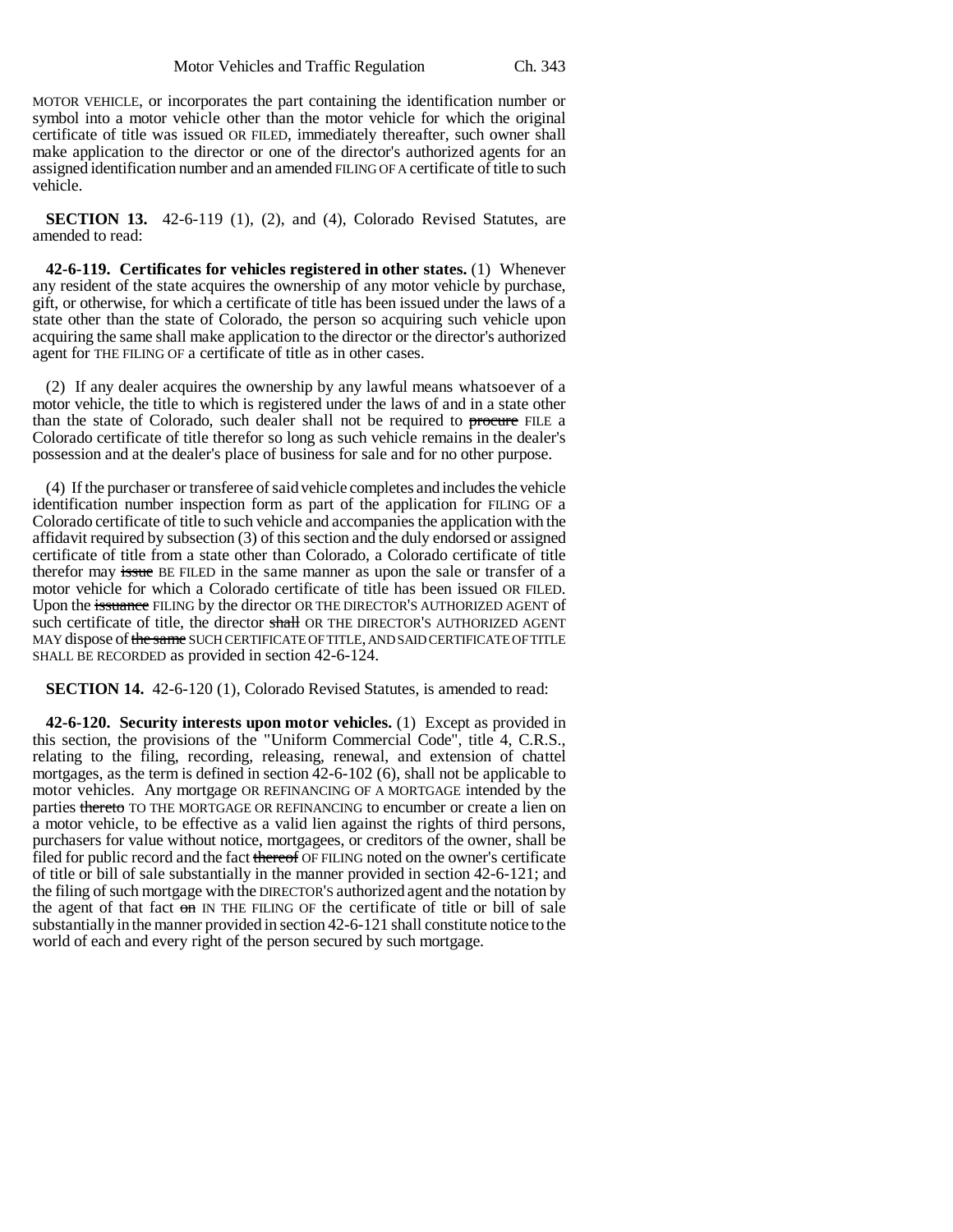Ch. 343 Motor Vehicles and Traffic Regulation

## **SECTION 15.** 42-6-121, Colorado Revised Statutes, is amended to read:

**42-6-121. Filing of mortgage.** The holder of any chattel mortgage on a motor vehicle desiring to secure the rights provided for in this part 1 and to have the existence of the mortgage and the fact of the filing thereof OF THE MORTGAGE for public record noted on IN THE FILING OF the certificate of title to the ENCUMBERED motor vehicle thereby encumbered shall present the signed original or signed duplicate original of said mortgage or copy thereof certified by the holder of the mortgage or the holder's agent to be a true copy of the signed original mortgage and the certificate of title OR APPLICATION FOR CERTIFICATE OF TITLE to the motor vehicle encumbered to the authorized agent of the director in the county or city and county in which the mortgagor of such motor vehicle resides or where the property is located. THE FILINGS MAY BE EITHER WITH PAPER DOCUMENTS OR ELECTRONICALLY. SAID MORTGAGE OR REFINANCING OF A MORTGAGE SHALL STATE THE NAME AND ADDRESS OF THE DEBTOR, THE NAME OF THE SECURED PARTY OR NAME OF THE SECURED PARTY'S ASSIGNEE, A COMPLETE DESCRIPTION OF THE VEHICLE, INCLUDING VEHICLE IDENTIFICATION NUMBER AND COLOR, AND THE AMOUNT OF THE MORTGAGE. Upon the receipt of said ELECTRONIC OR original or duplicate mortgage or certified copy thereof and certificate of title OR APPLICATION FOR CERTIFICATE OF TITLE, the authorized agent, if satisfied that the vehicle described in the mortgage is the same as that described in the certificate of title OR FILED TITLE, shall make and subscribe a certificate to be attached or stamped on the mortgage and on the certificate of title, FILE WITHIN THE DIRECTOR'S AUTHORIZED AGENT'S MOTOR VEHICLE DATABASE NOTICE OF SUCH MORTGAGE OR LIEN in which shall appear the day and hour on which said mortgage was received for filing, the name and address of the mortgagee therein named and the name and address of the holder of such mortgage, if such person is other than the mortgagee named, the amount secured thereby BY THE VEHICLE, the date thereof OF THE MORTGAGE, the day and year on which said mortgage was filed for public record, and such other information regarding the filing thereof OF THE MORTGAGE in the office of the DIRECTOR'S authorized agent as may be required by the director by rule. or regulation, to which certificate the authorized agent shall affix the agent's signature and the seal of such agent's office. THE DIRECTOR'S AUTHORIZED AGENT SHALL ELECTRONICALLY TRANSMIT, WHEN THE DIRECTOR'S AUTHORIZED AGENT USES AN ELECTRONIC FILING SYSTEM, THE CERTIFICATE OF TITLE, APPLICATION FOR CERTIFICATE OF TITLE, AND MORTGAGE INFORMATION TO THE DATABASE OF THE DIRECTOR FOR MAINTENANCE OF A CENTRAL REGISTRY OF MOTOR VEHICLE TITLE INFORMATION PURSUANT TO SECTION 42-6-147. A mortgage is deemed to be a signed original or a signed duplicate original if the signature appearing thereon ON A CERTIFICATE OF TITLE OR APPLICATION FOR CERTIFICATE OF TITLE was affixed personally by the mortgagor or the mortgagor's attorney-in-fact, in ink, IN carbon, or by any other means. For purposes of liens created pursuant to section 14-10-122 (1.5), C.R.S., the lien shall contain the information set forth in this section as well as any such additional information required in section 14-10-122 (1.5) (f), C.R.S.

**SECTION 16.** The introductory portion to 42-6-122 (1), Colorado Revised Statutes, is amended to read:

**42-6-122. Disposition of mortgages by agent.** (1) The authorized agent, upon receipt of the mortgage, shall file the same MORTGAGE in the agent's office. separately and apart from records affecting real property and personal property, other than motor vehicles, which the agent may by law be required to keep. Such mortgage shall be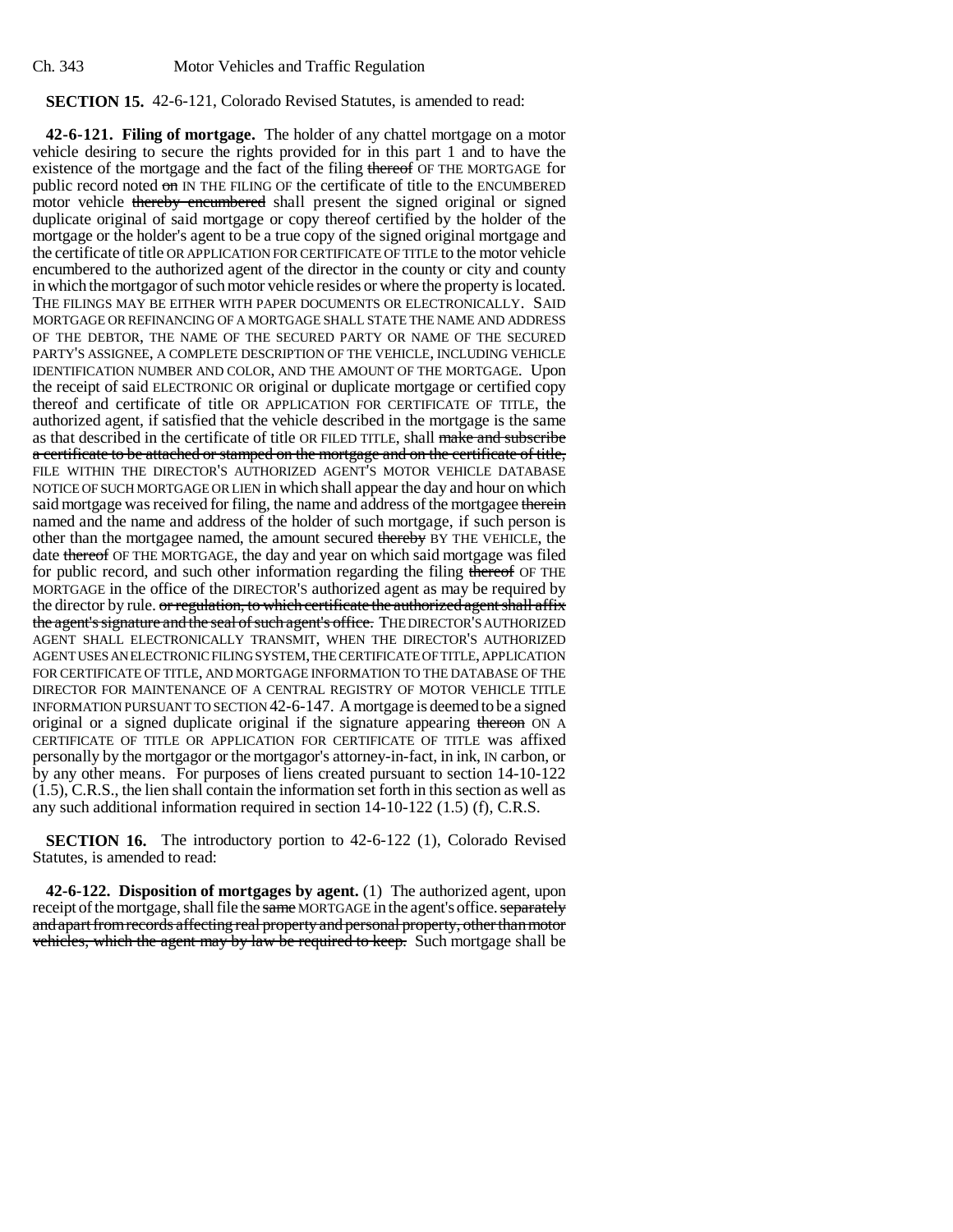appropriately indexed and cross-indexed:

**SECTION 17.** 42-6-123, Colorado Revised Statutes, is amended to read:

**42-6-123. Disposition after mortgaging.** Within forty-eight hours After a mortgage on a motor vehicle has been filed in the AUTHORIZED agent's office, the authorized agent shall mail OR ELECTRONICALLY TRANSFER to the director the certificate of title or bill of sale on which the AUTHORIZED agent has affixed his or her FILED IN THE RECORD. certificate respecting the filing of such mortgage. Upon the receipt thereof, the director shall note, on records to be kept and maintained by the director in his or her office, the fact of the existence of the mortgage on such motor vehicle and other information respecting the date thereof, the date of filing, the amount secured by the lien thereof, the name and address of the mortgagee and of the holder of the mortgage, if such person is other than the mortgagee, and such other information relating thereto as appears in the certificate of the authorized agent affixed to the certificate of title or bill of sale MAINTAIN COMPLETED ELECTRONIC RECORDS TRANSFERRED BY THE AUTHORIZED AGENT. The director shall issue a new certificate of title containing, in addition to the other matters and things required to be set forth in certificates of title, a description of the mortgage and all information respecting said mortgage and the filing thereof as may appear in the certificate of the authorized agent, and the director OR THE DIRECTOR'S AUTHORIZED AGENT shall thereafter dispose of said new certificate of title containing said notation as provided in section 42-6-124.

**SECTION 18.** 42-6-124, Colorado Revised Statutes, is amended to read:

**42-6-124. Disposition of certificates of title.** (1) All certificates of title issued by the director OR THE DIRECTOR'S AUTHORIZED AGENT shall be disposed of by the director in the following manner:

(a) IF THE CERTIFICATE OF TITLE THAT IS FILED BY THE DIRECTOR'S AUTHORIZED AGENT IS MAINTAINED IN AN ELECTRONIC FORMAT WITHIN THE DIRECTOR'S AND THE DIRECTOR'S AUTHORIZED AGENT'S MOTOR VEHICLE DATABASES AS REQUIRED BY THE STANDARDS ESTABLISHED PURSUANT TO ARTICLE 71.1 OF TITLE 24, C.R.S., THE CERTIFICATE OF TITLE SHALL BE DISPOSED OF IN ACCORDANCE WITH PARAGRAPHS (b) AND (c) OF THIS SUBSECTION (1).

 $(a)$  (b) If it appears from the records in the director's OR THE DIRECTOR's AUTHORIZED AGENT'S office and from an examination of the certificate of title that the motor vehicle therein described is not subject to a mortgage filed subsequent to August 1, 1949, or if such vehicle is encumbered by a mortgage filed in any county of a state other than the state of Colorado, the certificate of title shall be delivered to the person who therein appears to be the owner of the vehicle described, or such certificate shall be mailed to the owner thereof at his or her address as the same may appear in the application, the certificate of title, or other records in the director's OR THE DIRECTOR'S AUTHORIZED AGENT'S office.

 $(b)$  (c) If it appears from the records in the office of the director OR THE DIRECTOR'S AUTHORIZED AGENT and from the certificate of title that the motor vehicle therein described is subject to one or more mortgages filed subsequent to August 1, 1949, the director OR THE DIRECTOR'S AUTHORIZED AGENT shall ELECTRONICALLY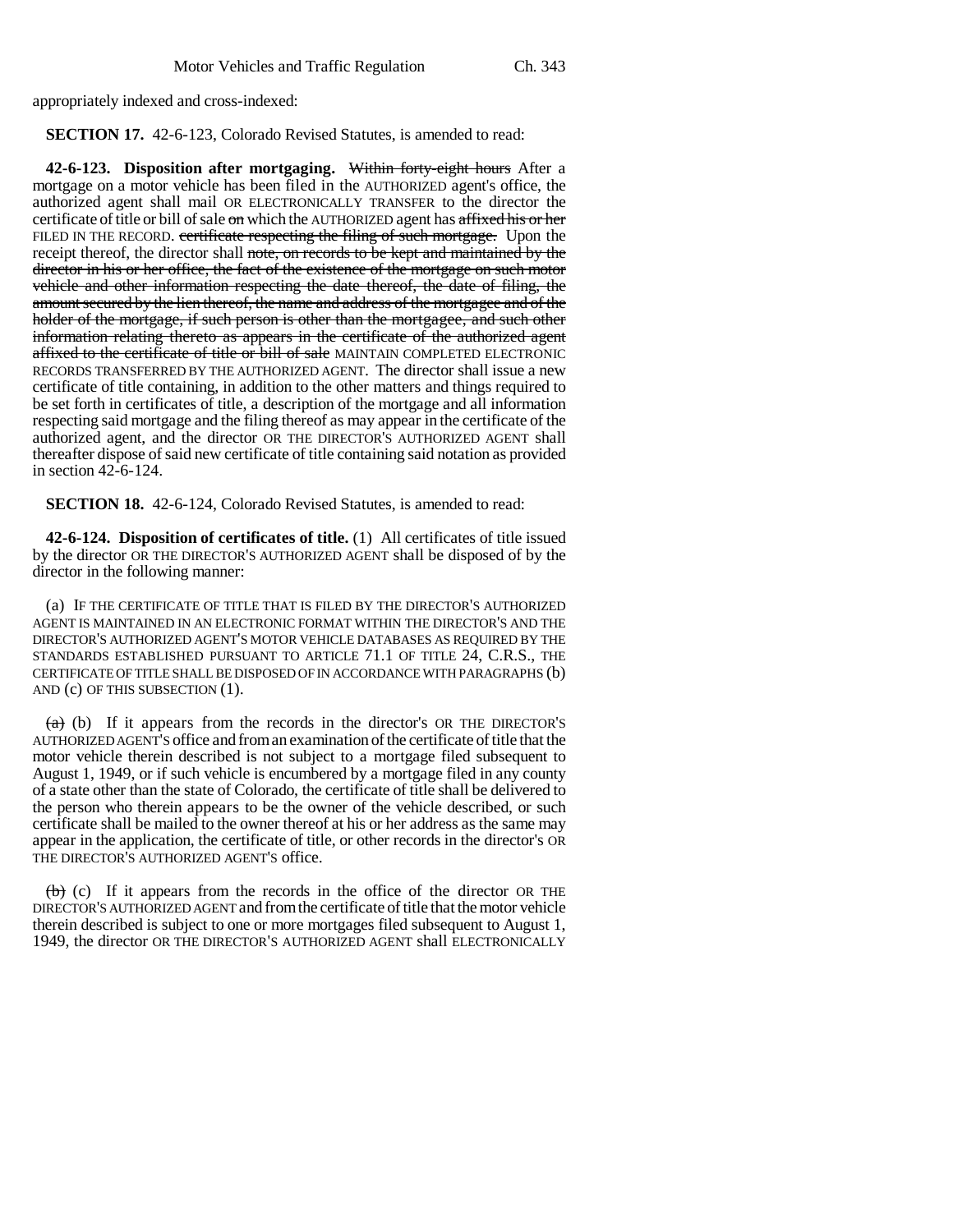MAINTAIN OR deliver the certificate of title issued by the director to the mortgagee named therein or the holder thereof whose mortgage was first filed in the office of an authorized agent. or shall mail the same to such mortgagee or holder at his or her address as the same appears in the certificate of title to said vehicle.

**SECTION 19.** The introductory portion to 42-6-125 (1), Colorado Revised Statutes, is amended, and the said  $\overline{4}2$ -6-125 (1) is further amended BY THE ADDITION OF A NEW PARAGRAPH, to read:

**42-6-125. Release of mortgages.** (1) Upon the payment or discharge of the undertaking secured by any mortgage on a motor vehicle which has been filed for record and noted on the certificate of title in the manner prescribed in section 42-6-121, the legal holder thereof,  $\overline{m}$  a place to be provided therefor ON A FORM APPROVED BY THE DIRECTOR, shall make and execute such notation NOTICE of the discharge of the obligation and release of the mortgage securing the same OBLIGATION and set forth therein IN THE NOTICE such facts concerning the right of the holder to so release said mortgage as the director by appropriate rule or regulation from time to time may require, which satisfaction and release shall be affirmed by a statement signed by the legal holder of LIENHOLDER NOTED IN the certificate of title ON FILE WITH THE DIRECTOR OR THE DIRECTOR'S AUTHORIZED AGENT and which shall contain or be accompanied by a written declaration that it is made under the penalties of perjury in the second degree, as defined in section 18-8-503, C.R.S. Thereupon, the holder of the mortgage so released shall dispose of the certificate of title as follows:

(c) THE DIRECTOR'S AUTHORIZED AGENT SHALL NOTE IN THE ELECTRONIC RECORD OF THE LIEN SUCH SATISFACTION OR RELEASE OF SUCH LIEN OR MORTGAGE AND SHALL FILE SUCH SATISFACTION OR RELEASE OF SUCH LIEN AS REQUIRED IN SECTION 42-6-122.

**SECTION 20.** 42-6-126, Colorado Revised Statutes, is amended to read:

**42-6-126. New certificate upon release of mortgage.** (1) Upon the release of any mortgage on a motor vehicle filed for record in the manner prescribed in section 42-6-121, the owner of the vehicle encumbered by such mortgage, the purchaser from or transferee of the owner thereof as appears on the certificate of title, or the holder of any mortgage the lien of which was junior to the lien of the mortgage released, whichever the case may be, upon the receipt of the certificate of title, as provided in section 42-6-125, shall deliver the same to the authorized agent who shall transmit the same to the director as in other cases. Upon the receipt by the director of the certificate of title bearing thereon the release and satisfaction of mortgage referred to in section 42-6-125, the director shall make such notation on the records in the director's office as shall show the release of the lien of such mortgage, shall issue a new certificate of title to the motor vehicle therein described, omitting therefrom all reference to the mortgage so released, and shall dispose of the new certificate of title in the manner prescribed in other cases UNLESS DIRECTED OTHERWISE.

(2) FOR CERTIFICATES OF TITLE THAT ARE MAINTAINED IN AN ELECTRONIC FORMAT, ANY RELEASE OF LIEN, MORTGAGE, OR ENCUMBRANCE SHALL BE FILED PRIOR TO THE ISSUANCE OF A NEW CERTIFICATE OF TITLE. IN THE EVENT THE HOLDER OF THE LIEN, MORTGAGE, OR OTHER ENCUMBRANCE HAS FILED BANKRUPTCY OR IS NO LONGER IN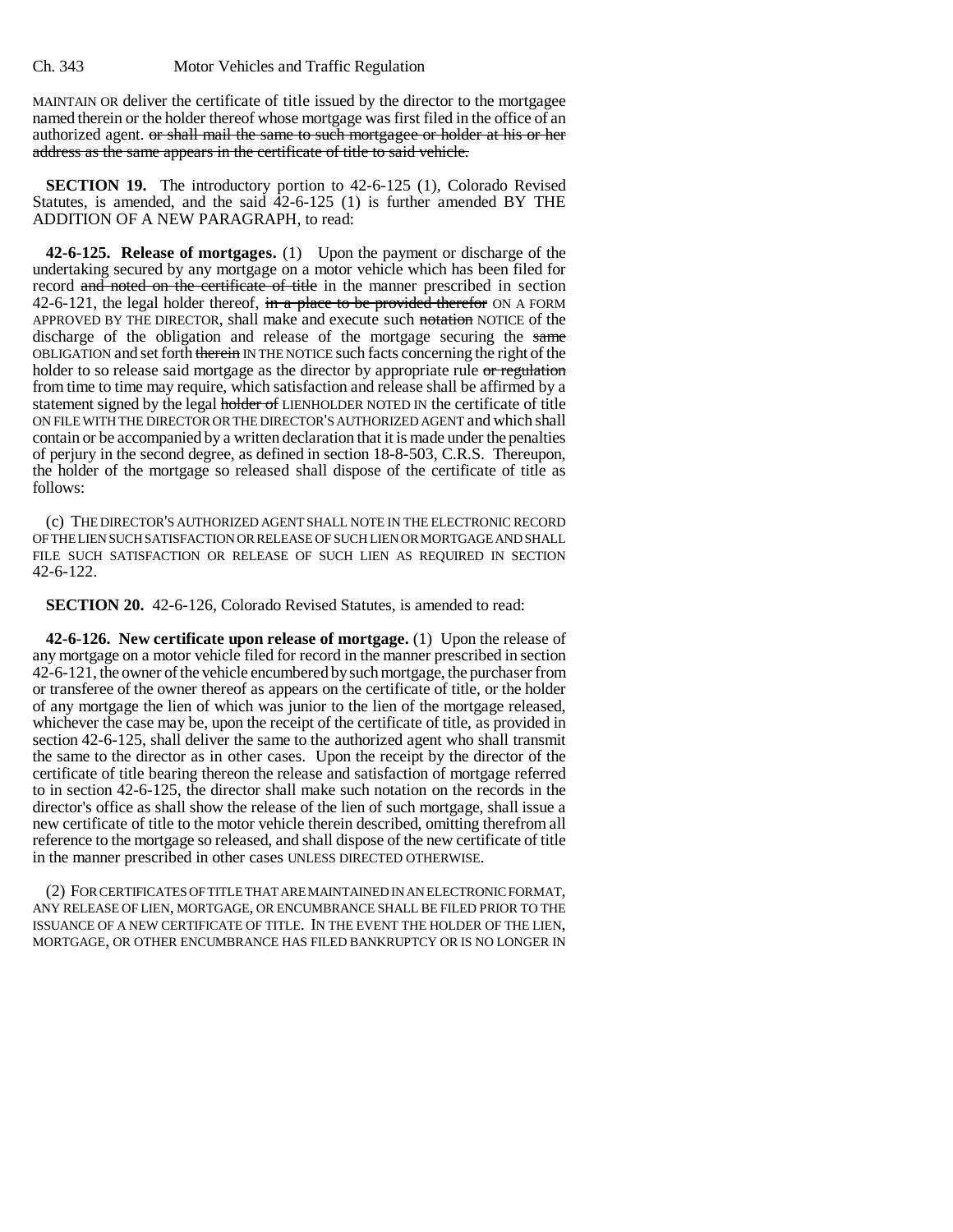BUSINESS, THE PERSON SEEKING ISSUANCE OF A NEW CERTIFICATE OF TITLE REFLECTING THE RELEASE OF THE LIEN, MORTGAGE, OR OTHER ENCUMBRANCE, WHICH HAS BEEN MAINTAINED ELECTRONICALLY, SHALL EITHER POST A BOND WITH THE DIRECTOR IN A REASONABLE AMOUNT DETERMINED BY THE DIRECTOR OR SHALL WAIT UNTIL THE PERIOD OF THE LIEN, MORTGAGE, OR OTHER ENCUMBRANCE EXPIRES.

**SECTION 21.** 42-6-127 (1) and (2), Colorado Revised Statutes, are amended to read:

**42-6-127. Duration of lien of mortgage - extensions.** (1) The lien of any mortgage OR REFINANCING OF A MORTGAGE filed for record and noted on the certificate of title to a motor vehicle in the manner prescribed in section 42-6-121 OR 42-6-129 shall remain valid and enforceable and a lien on the vehicle covered thereby for a period of eight years from and after the filing thereof OF THE CERTIFICATE in the office of the DIRECTOR'S authorized agent or until the discharge of the undertaking secured thereby MORTGAGE ON THE VEHICLE, if that THE DISCHARGE occurs sooner, and not thereafter, except in the case of trailer coaches, truck tractors, and motor homes, which are subject to the provisions of subsection (3) of this section. During the eight-year period or any extension thereof OF SUCH PERIOD, the lien of the mortgage may be extended for successive three-year periods upon the holder thereof OF THE MORTGAGE presenting the certificate of title, on which the existence of the mortgage has been noted, to the DIRECTOR'S authorized agent of the county wherein said mortgage is filed together with a written request for an extension of the mortgage OR IN THE COUNTY WHERE THE OWNER RESIDES, A CERTIFICATION OF EXTENSION OF CHATTEL MORTGAGE, subscribed by the holder thereof OF THE MORTGAGE and acknowledged by the holder before an officer authorized to acknowledge deeds to real property, in which shall appear a description of the undertaking secured MORTGAGE ON THE VEHICLE, to what extent it has been discharged or remains unperformed, and such other information respecting the same MORTGAGE as may be required by appropriate rule  $\sigma$  regulation of the director to enable the director DIRECTOR'S AUTHORIZED AGENT to properly record such extension upon his or her records.

(2) Upon receipt thereof OF A MORTGAGE EXTENSION, the DIRECTOR'S authorized agent shall note on the face of the mortgage on file in the agent's office the fact of the extension thereof, shall make and complete such ELECTRONIC record of such extension as the director by rule or regulation may require WITHIN THE DIRECTOR'S OR THE DIRECTOR'S AUTHORIZED AGENT'S MOTOR VEHICLE DATABASE, and shall thereafter forward said certificate of title, together with the written request for extension of mortgage received by the agent, to the director. Upon receipt thereof, the director shall note the fact of the extension of the mortgage on the director's records and on the certificate of title, WHICH MAY BE FILED ELECTRONICALLY. Thereafter the certificate of title shall be returned to the person shown thereon ON THE CERTIFICATE to be entitled thereto TO THE CERTIFICATE, the same as in other cases. If any mortgage other than one on a trailer coach, truck tractor, or motor home, which has been filed for record and noted on the certificate of title has not been released or extended within eight years after the date on which such mortgage was filed in the office of the DIRECTOR'S authorized agent, the person shown by the records in the director's office to be the owner of the motor vehicle described in said certificate of title, upon making an appropriate application therefor, may have a duplicate certificate of title issued to such person, the same and with like effect as in the case of the issuance of a duplicate certificate of title upon the loss or destruction of the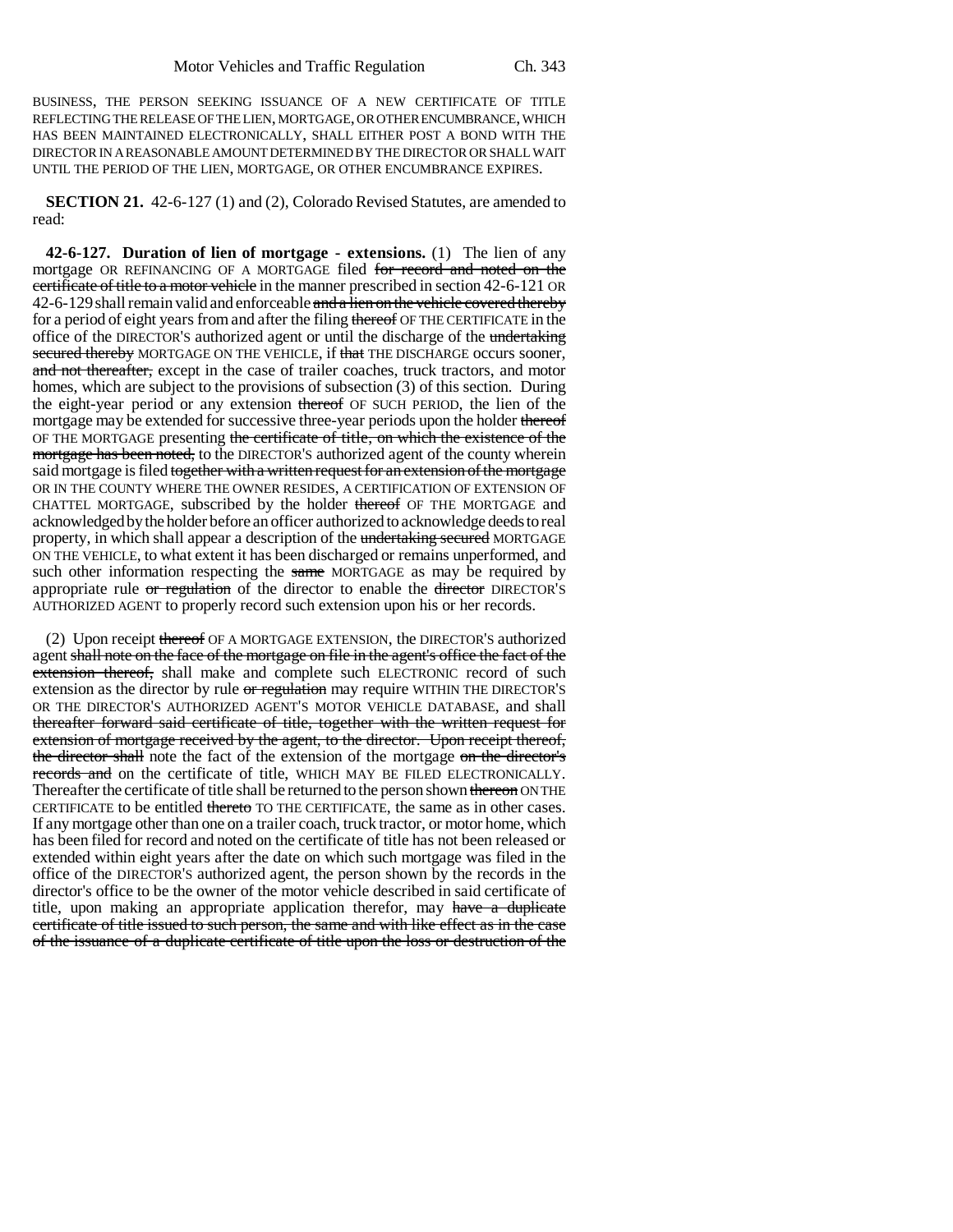original. Upon the issuance of such duplicate certificate of title, the director REQUEST THAT ANY REFERENCES TO THE MORTGAGES SHOWN ON THE RECORDS OF THE DIRECTOR'S AUTHORIZED AGENT BE REMOVED BY THE AUTHORIZED AGENT. THE DIRECTOR'S AUTHORIZED AGENT shall omit therefrom REMOVE all reference to mortgages shown by IN the director's AUTHORIZED AGENT'S records to have been of record in the office of the authorized agent for more than eight years, which mortgages have been neither released nor extended as provided in this section.

**SECTION 22.** 42-6-129 (1), (2), and (3), Colorado Revised Statutes, are amended to read:

**42-6-129. Second or other junior mortgages.** (1) On and after July 1, 1977, any person who takes a second or other junior mortgage on a motor vehicle for which a Colorado certificate of title has been issued OR FILED may file said mortgage for public record and have the existence thereof noted OR FILED on the certificate of title with like effect as in other cases, in the manner prescribed in this section.

(2) Such second or junior mortgagee or the holder thereof shall file said mortgage PURSUANT TO THE REQUIREMENTS OF SECTION 42-6-121 with the DIRECTOR'S authorized agent of the county wherein the mortgagor of said motor vehicle resides or where the motor vehicle is located and shall accompany said mortgage with a written request to have the existence thereof noted OR FILED on the certificate of title RECORDS OF THE DIRECTOR'S AUTHORIZED AGENT PERTAINING to the motor vehicle covered thereby, subscribed by such mortgagee or holder, in which shall appear the names and addresses of the holders of all outstanding mortgages against the vehicle described in said second or junior mortgage and the name and address of the person in possession of the certificate of title thereto BY THE JUNIOR OR SECOND MORTGAGE. Upon the filing of such mortgage, the DIRECTOR'S authorized agent shall note thereon IN THE RECORD OF THE SUBJECT VEHICLE the day and hour on which such mortgage was received by the agent and shall make and deliver a receipt therefor FOR THE MORTGAGE to the person filing the same MORTGAGE, AND SHALL FILE THE SECOND OR JUNIOR MORTGAGE AS REQUIRED UNDER SECTION 42-6-122.

(3) The DIRECTOR'S authorized agent, by registered mail, return receipt requested, shall make a written demand on the holder of the certificate of title, addressed to such person at the person's address as the same may appear in said written request, that such certificate be delivered to the authorized agent for the purpose of having noted thereon ON THE CERTIFICATE such second or junior mortgage. Within fifteen days after the receipt of such demand, the person holding such certificate shall either mail or deliver the same to such DIRECTOR'S authorized agent or, if the person no longer has possession thereof OF THE CERTIFICATE, shall so notify the agent and, if the person knows, shall likewise inform the agent where and from whom such certificate may be procured. Upon the receipt of such certificate, the DIRECTOR'S authorized agent shall complete an application for a new title and record the number thereof on the mortgage, as in the case of a first mortgage, and shall, thereafter transmit the current certificate of title and application for a new certificate of title to the director. Upon the receipt thereof, the director, as in the case of a first mortgage, shall issue AND FILE a new certificate of title on which RECORD the existence of all mortgages on the motor vehicle, including such second or junior mortgage, have been noted. which certificate the director shall dispose of as in other cases.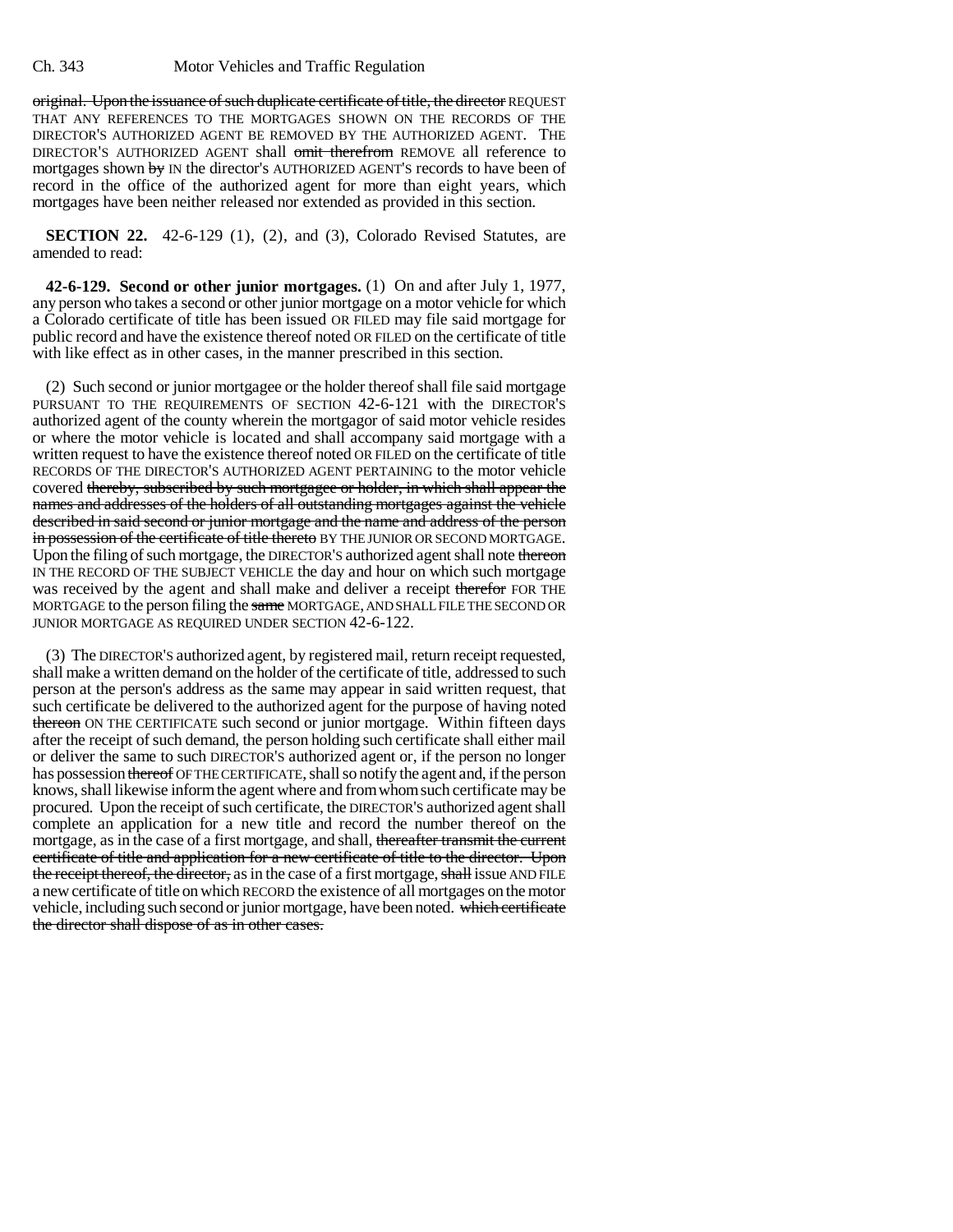**SECTION 23.** 42-6-130, Colorado Revised Statutes, is amended to read:

**42-6-130. Priority of mortgages.** The liens of mortgages filed for record and OR noted on a certificate of title to a motor vehicle, as provided in section 42-6-121, shall take priority in the same order that the mortgages creating such liens were filed in the office of the DIRECTOR'S authorized agent.

**SECTION 24.** 42-6-133, Colorado Revised Statutes, is amended to read:

**42-6-133. Foreign mortgages.** No mortgage on a motor vehicle filed for record in any state other than the state of Colorado shall be valid and enforceable against the rights of subsequent purchasers for value, creditors, or mortgagees having no actual notice of the existence thereof OF SAID MORTGAGE. If the certificate of title for such vehicle, whether issued under the laws of this state or any other state, bears thereon any notation adequate to apprise a purchaser, creditor, or mortgagee of the existence of such mortgage at the time any third party acquires a right in the motor vehicle covered thereby BY SUCH MORTGAGE, such mortgage and the rights of the holder thereof OF THE MORTGAGE shall be enforceable in this state the same and with like effect as though such mortgage were filed in the state of Colorado and noted on the certificate of title OR NOTED IN THE RECORD OF THE DIRECTOR'S AUTHORIZED AGENT PERTAINING TO THAT VEHICLE in the manner prescribed in section 42-6-121.

**SECTION 25.** 42-6-134, Colorado Revised Statutes, is amended to read:

**42-6-134. Where application for certificates of title made.** Except as otherwise provided in this part 1, all applications for RECORDING OF certificates of title upon the sale or transfer of any motor vehicle described therein IN THE CERTIFICATE OF TITLE shall be directed to the director and filed with the DIRECTOR'S authorized agent of the county or city and county in which such vehicle upon the issuance of the title therefor, will be registered and licensed for operation upon the highways of this state.

**SECTION 26.** 42-6-135, Colorado Revised Statutes, is amended to read:

**42-6-135. Lost certificates of title.** (1) Upon the loss in the mails IN THE EVENT OF ANY LOSS OF DATA TRANSMISSION of any APPLICATION FOR A certificate of title to a motor vehicle and accompanying papers which OR FILES THAT may be sent OR TRANSMITTED by an THE DIRECTOR'S authorized agent to the director and upon an appropriate application of the owner or other person entitled to such certificate of title directed to the DIRECTOR'S authorized agent therefor, such certificate of title may be reissued OR RECORDED bearing such notations respecting existing mortgages on the vehicle therein described as the records of the DIRECTOR'S authorized agent and of the director may indicate are unreleased and constitute an encumbrance upon the vehicle, which certificate of title shall be issued without charge.

(2) If the holder TITLE OWNER, LIENHOLDER, OR MORTGAGEE of any certificate of title loses, misplaces, or accidentally destroys any certificate of title to a motor vehicle which such person holds whether as the holder of a mortgage or as the owner of the vehicle therein described IN THE CERTIFICATE OF TITLE, upon application therefor to the director OR THE DIRECTOR'S AUTHORIZED AGENT, the director OR THE DIRECTOR'S AUTHORIZED AGENT may issue a duplicate COPY OF THE RECORDED certificate of title as in other cases.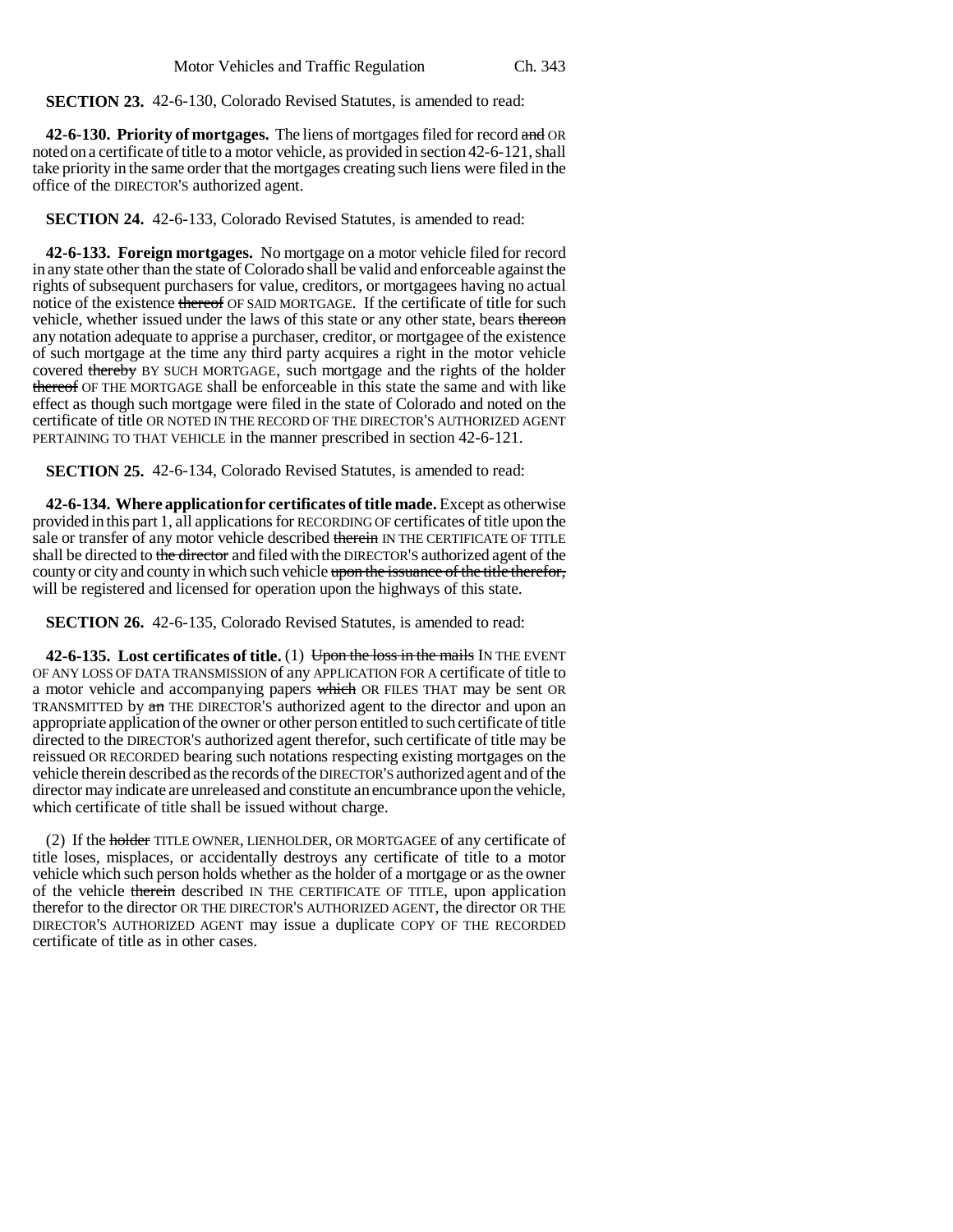(3) Upon the issuance of any duplicate COPY OF THE RECORDED certificate of title as provided in this section, the director OR THE DIRECTOR'S AUTHORIZED AGENT shall note thereon ON THE COPY every mortgage shown to be unreleased and the lien of which is in force and effect as may be disclosed by the records in the director's OR THE DIRECTOR'S AUTHORIZED AGENT'S office and shall dispose of such certificate as in other cases.

**SECTION 27.** 42-6-136, Colorado Revised Statutes, is amended to read:

**42-6-136. Surrender and cancellation of certificate - penalty for violation.** (1) The owner of any motor vehicle for which a Colorado certificate of title has been issued, upon the destruction or dismantling of said motor vehicle, upon its being changed in such manner that it is no longer a motor vehicle, or upon its being sold or otherwise disposed of as salvage, shall surrender the certificate of title thereto TO THE MOTOR VEHICLE to the director OR THE DIRECTOR'S AUTHORIZED AGENT to be canceled OR NOTIFY THE DIRECTOR OR THE DIRECTOR'S AUTHORIZED AGENT ON DIRECTOR APPROVED FORMS INDICATING THE LOSS, DESTRUCTION OR DISMANTLING, OR SALE FOR SALVAGE; and, upon said owner's procuring the consent thereto of the holders of any mortgages noted on OR RECORDED AS PART OF the certificate of title and shown to be unreleased in the office of the director, such certificate shall thereupon be cancelled. Any person who violates any of the provisions of this section commits a class 1 petty offense and upon conviction thereof, shall be punished as provided in section 18-1-107, C.R.S.

(2) Upon the sale or transfer of any motor vehicle for which a current Colorado certificate of title has been issued OR FILED, which motor vehicle has become a salvage vehicle as defined in section 42-6-102 (13), the purchaser or transferee shall make application for a salvage certificate of title. The owner of any such motor vehicle may make application for a salvage certificate of title before the sale or transfer of such vehicle. Any owner making application for a salvage certificate of title shall provide the director evidence of ownership which THAT satisfies the director of the right of the applicant to have a salvage certificate of title issued to FILED IN FAVOR OF the owner.

(3) Any owner of a salvage vehicle which has been made roadworthy who makes application for a certificate of title as provided in section 42-6-116 shall include such information regarding the salvage vehicle as the director may require by rule. and regulation. The owner shall provide to the director evidence of ownership which satisfies the director that the applicant is entitled to issuance FILING of a certificate of title. The director OR THE DIRECTOR'S AUTHORIZED AGENT shall place the letter "S" in a conspicuous place on the face of any certificate of title issued IN THE RECORD for a vehicle that is a salvage vehicle that has been made roadworthy. Such letter "S" designation shall become a permanent part of the certificate of title for such vehicle and shall appear on all subsequent certificates of title for such vehicle.

**SECTION 28.** 42-6-137 (2), (3), and (5), the introductory portion to 42-6-137 (7), and 42-6-137 (7) (c), Colorado Revised Statutes, are amended to read:

**42-6-137. Fees.** (2) Upon the receipt by the DIRECTOR'S authorized agent of any mortgage for filing under the provisions of section 42-6-121, 42-6-125, OR 42-6-129, the AUTHORIZED agent shall be paid such fees as are prescribed by law for the filing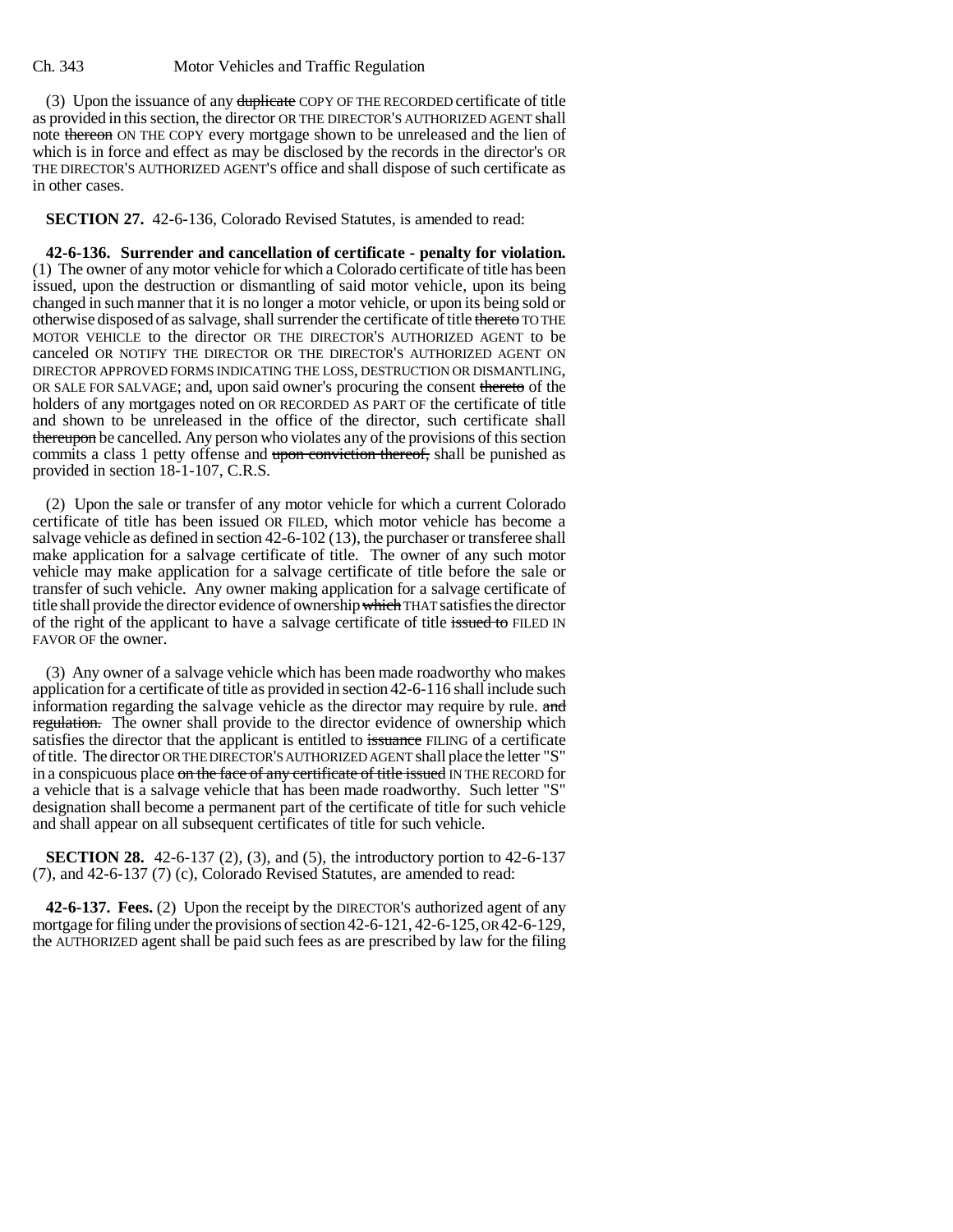of like instruments in the office of the county clerk and recorder in the county or city and county wherein such mortgage is filed and shall receive, in addition thereto, a fee of six dollars and fifty cents for the issuance OR RECORDING of the certificate of title and the notation thereon IN THE RECORD OF THE DIRECTOR OR THE AUTHORIZED AGENT of the existence of said mortgage.

(3) Upon application to the DIRECTOR'S authorized agent to have noted OR RECORDED on a certificate of title the extension of any mortgage therein described IN THE CERTIFICATE OF TITLE and noted thereon OR RECORDED ON SAID CERTIFICATE, such authorized agent shall receive a fee of one dollar and fifty cents.

(5) For the issuance of any duplicate COPY OF A RECORDED certificate of title, except as may be otherwise provided in this part 1, the DIRECTOR'S AUTHORIZED agent shall be paid a fee of seven dollars and fifty cents, and, in all cases wherein the department assigns a new identifying number to any motor vehicle, the fee charged for such assignment shall be three dollars and fifty cents.

(7) Using the increases in title issuance fees that became effective on July 1, 1998, an A DIRECTOR'S authorized agent shall, if possible, provide the following RECORDING OF titles on the same day as the date of request by an applicant:

(c) After the department of revenue and the county clerks have reviewed and agreed upon a plan for the issuance OR RECORDING of other titles, but no later than July 1, 2001, any other title issued OR RECORDED by the DIRECTOR OR THE DIRECTOR'S authorized agent. The plan shall take into account the provision of the best service for citizens in the most cost-effective manner, the use of electronic issuance of titles, and consideration of the business plan for issuing titles at county offices.

**SECTION 29.** 42-6-138 (2) and (3), Colorado Revised Statutes, are amended to read:

**42-6-138. Disposition of fees.** (2) All fees collected by the DIRECTOR'S authorized agent under the provisions of section 42-6-137 (5) shall be disposed of as follows: For a <del>duplicate</del> COPY OF A RECORDED certificate of title, six dollars and fifty cents shall be retained by the authorized agent and disposition made as provided by law; and one dollar shall be credited to the special purpose account established by section 42-1-211; and, for assignment of a new identifying number to a motor vehicle, two dollars and fifty cents shall be retained by the authorized agent and disposition made as provided by law; and one dollar shall be credited to the special purpose account established by section 42-1-211. All fees collected by the department under the provisions of section 42-6-137 (5) shall be credited to such special purpose account.

(3) All fees paid to the DIRECTOR'S authorized agent under section 42-6-137 (3) or (4) for the extension or release of any mortgage on a motor vehicle filed in the AUTHORIZED agent's office shall be kept and retained by said AUTHORIZED agent to defray the cost thereof OF SUCH EXTENSION OR RELEASE and shall be disposed of by the AUTHORIZED agent as provided by law; except that fees for this service which may be paid to the authorized agent in the city and county of Denver shall, by such agent, be disposed of in the same manner as fees retained by the agent which were paid upon